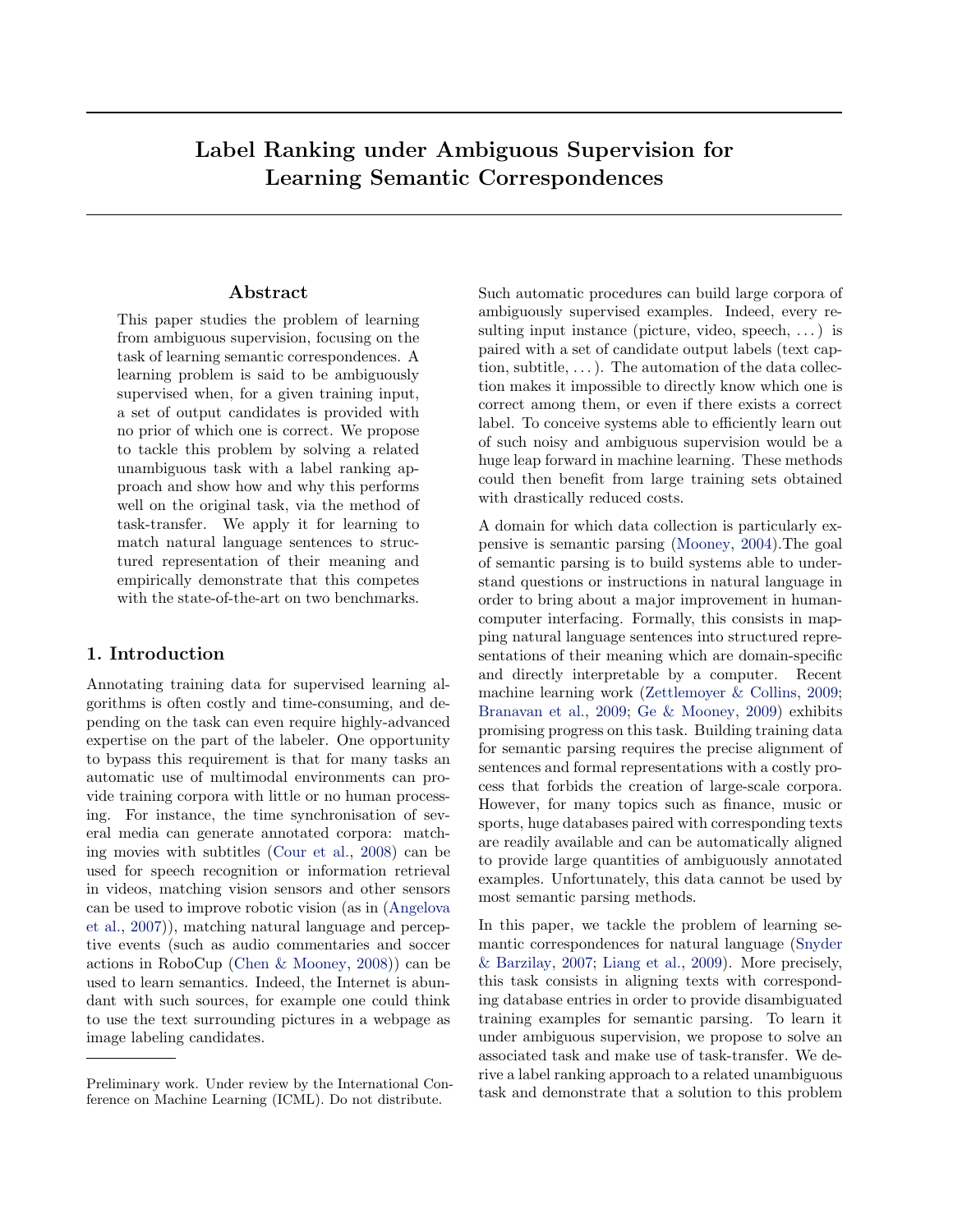<span id="page-1-0"></span>

Figure 1. Examples of scenarios for the two tasks studied in this paper. A scenario is composed of a text (left) and a set of records (right). Some of those correspond to interpretations of either, all, or segments of the text (black lines). However these gold alignments are unknown in training. All record structures are identical: a type  $(kick, windDir, ...)$ and several fields  $(arg1, time, mean, ...)$  whose values can be integer (in **bold**) or categorical (in typewriter).

performs well on the original task. In other words, we show that one can bypass the difficulty of ambiguous supervision and still reach good performances on its desired target. We then propose an intuitive framework to directly apply standard ranking algorithms to successfully and quickly learn semantic correspondences even with a poor supervision level. On two concrete problems, RoboCup sportscasting and Weather forecasting, we empirically demonstrate that this new simple approach is competitive with the generative method proposed by [\(Liang et al.,](#page-7-0) [2009\)](#page-7-0), which is the best current approach to the best of our knowledge.

The rest of the paper is organized as follows. Section 2 details the task as well as the datasets we used. In Section [3](#page-2-0) we formalize the problem of ranking under ambiguous supervision while in Section [4](#page-3-0) we establish the transfer of performance. We explain in Section [5](#page-5-0) how to use it for learning semantic matching and describe experimental results in Section [6.](#page-6-0)

# 2. Learning Semantic Correspondences

Our interest consists in learning to match a natural language text with a structured representation of its meaning, which is composed of one or several domainspecific database records. All records share the same pattern: a record type followed by a set of fields, which can take either categorical or integer values. However, the kinds of types and fields are task-dependent. We detail them for the specific datasets we consider in this paper in the following subsections.

The training algorithm is given pairs composed by a

text and a set of records. Following [\(Liang et al.,](#page-7-0) [2009\)](#page-7-0), we use the term scenario to refer to such a pair. The set of records, which we call the candidate set, is gathered via a cheap automatic process which introduces noise and ambiguity in the supervision. Hence, the candidate set typically groups together pertinent records regarding the associated text as well as many irrelevant ones. Learning semantic correspondences aims at detecting these relevant records, i.e. the gold alignments, among all the records of the candidate set. Therefore, at test time, one is provided scenarios, i.e. texts paired with candidate sets, as well as gold alignments, which are not given to training algorithm but are essential for evaluation purposes.

# 2.1. RoboCup Sportscasting

Our first specific task is to learn to match commentaries with records describing actions of RoboCup soccer games. We used the data collected by [\(Chen](#page-7-0) [& Mooney,](#page-7-0) [2008\)](#page-7-0) corresponding to four RoboCup finals and composed of text commentaries automatically paired with records representing the actions that occurred within 5 seconds of them. The whole dataset groups 1,872 scenarios, and each of them is composed by one sentence and a candidate set containing between 1 and 12 records (with a mean of 2.4). One of those is supposed to correspond to the commentary but it is worth noting that, for more than 15% of the scenarios, the correct record is not in the candidate set: in that case, any prediction is automatically wrong.

In total, there are 9 record types (e.g. pass, kick, ballstopped, . . . ) and each record can have at most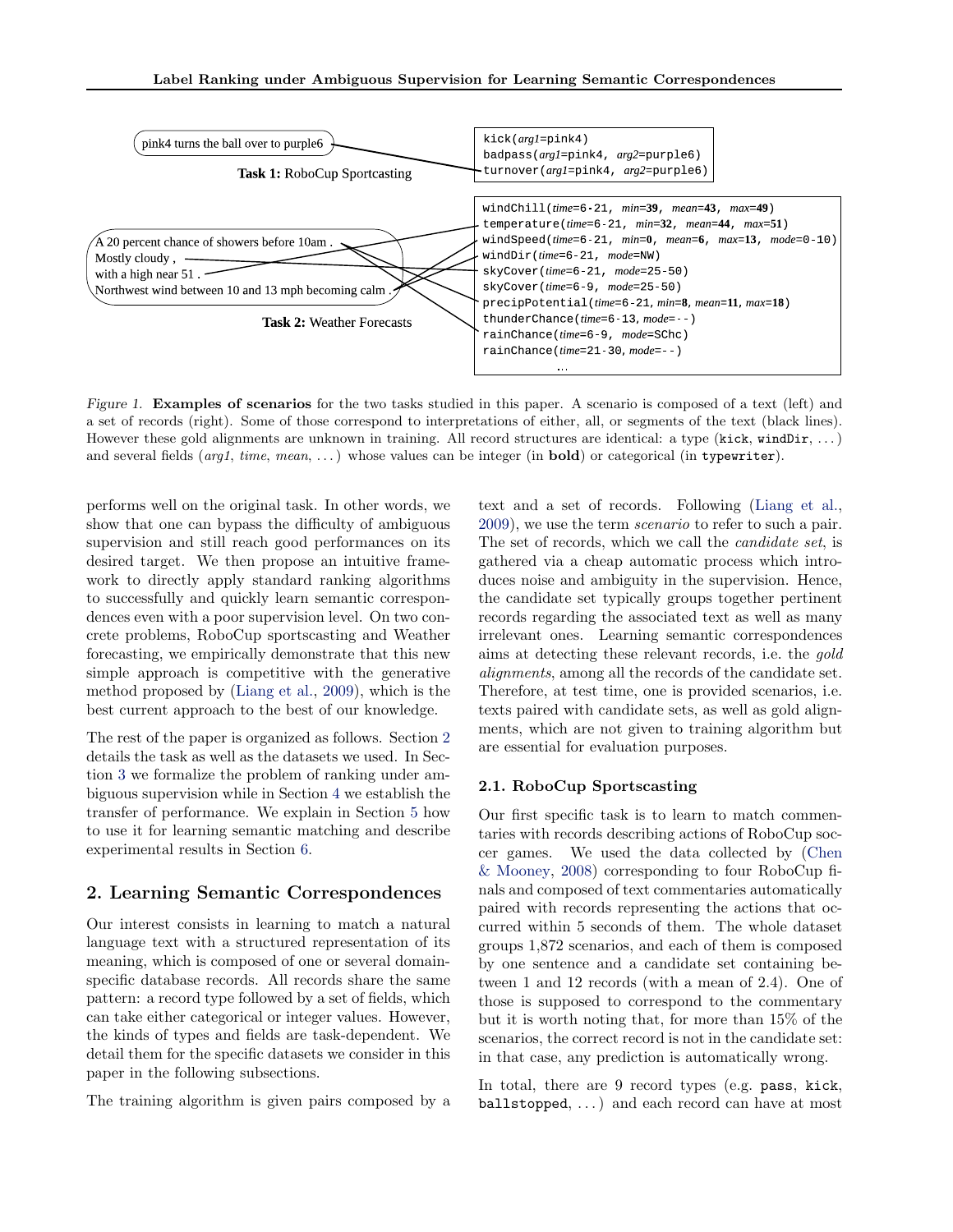<span id="page-2-0"></span>2 fields (e.g.  $arg1=purple1, arg2=pink4, ...$ ) indicating the player(s) involved in the action. As illustration, Figure [1](#page-1-0) (top) depicts a RoboCup scenario, composed by a commentary (left) and a candidate set of 3 records (right), and containing a gold alignment. In this dataset, all record fields are categorical so that, for example, no a priori association between the field value pink4 and the word "pink4" is possible. Category names chosen are purely for ease of explanation.

#### 2.2. Weather Forecasts

The second task concerns learning correspondences between local forecast reports and records representing weather events. These records actually consist in measurements of meteorological indicators such as temperature, wind speed/direction or chance of sleet automatically extracted from the database of [www.](www.weather.gov) [weather.gov](www.weather.gov). The dataset, created by [\(Liang et al.,](#page-7-0) [2009\)](#page-7-0), groups 22,146 scenarios collected, each day and night over 3 days, from the local forecasts of 3,753 US cities. Each candidate set contains exactly 36 records.

An example of scenario is given at the bottom of Figure [1.](#page-1-0) There are a total of 12 record types (e.g. temperature, windDir, thunderChance, ...) and each of them can have up to 5 fields. Two of them take categorical values: time which indicates the time range of the event and mode which can precise some of its characteristics (e.g. the direction of the wind). The other three take integer values. Denoted min, mean and max, they provide exact values of some quantifiable indicators like the temperature or the wind speed.

Learning for this task is harder than for RoboCup because the candidate sets group more records and each text refers to more than one record (5.8 on average). Indeed, the reports have been split by punctuation into lines, giving an average of 4.6 text lines per scenario, all sharing the same candidate set. During evaluation, gold alignments must be performed at this level and there is approximately 1.2 alignments per line.

# 3. Ranking and Ambiguous Supervision

The task of label ranking commonly considers a measurable space of observations  $\mathcal{X}$ , a finite set of labels  $\mathcal{Y} = \{1, ..., |\mathcal{Y}|\}\$ and a function  $\phi$  that maps any (input, label) pair to a measurable space  $\mathcal{M}$ . For the particular case of semantic matching,  $\mathcal X$  is the set of possible sentences,  $\mathcal Y$  is the set of all possible records (identified with  $\{1, ..., |\mathcal{Y}|\}$ ) and  $\phi$  is the joint representation of a sentence and a record. A label scoring function (LSF in brief) is a real-valued function of the form  $h=q \circ \phi$  with  $q : \mathcal{M} \to \mathbb{R}$ . The score  $h(x, i)$  of the

label i for the input x is denoted  $h_i(x)$ . From now on, we only consider measurable LSFs.

## 3.1. Ambiguous Supervision

We now describe our setting for label ranking with ambiguous supervision. The data is modeled by a triplet of jointly distributed random variables  $(X, Z, Y)$  taking values in  $\mathcal{X} \times \{0,1\}^{|\mathcal{Y}|} \times \{0,1\}^{|\mathcal{Y}|}$ . For a given realization  $(x, z, y)$  of  $(X, Z, Y)$ , x is the observation, z is a subset of  $\mathcal Y$  called the *target set* for  $x$  ( $z_i = 1$  when i is in the target set), and  $y$  is the *candidate set* for  $x$ .

A target task is defined by a risk functional  $\mathcal R$  which uses the full knowledge of  $(X, Z, Y)$ . In the label ranking framework,  $R$  measures the ability of any LSF to give higher scores to the labels of the target set. Learning with ambiguous supervision means that the target sets are unknown at training time: the training data only consists of *n* realizations  $(x^k, y^k)_{k=1}^n$  of  $(X, Y)$ . For example, on our datasets  $x$  is a sentence,  $z$  represents the gold alignment which is unknown during training and  $y$  is the candidate set for  $x$ . The target task is to rank the gold alignments above the other candidates.

We consider learning with ambiguous supervision as a kind of transfer learning: we intend to find an LSF of low risk as measured by the target task. But since we cannot measure this risk in general, our approach is based on defining a proxy risk functional which only depends on  $(X, Y)$ , so that the training data helps us to find a performing function for this proxy. We then address the issue of how to define the proxy risk so that we can transfer what we have learnt on the training data to the target task, under some assumptions that are (almost) satisfied by real-life datasets.

## 3.2. Categories of Supervision

Before describing the specific target tasks of ranking we consider in this paper, we may distinguish several characteristics of the data,which influence the difficulty of their learning. We say that  $(X, Z, Y)$  is:

**noisy** if 
$$
\mathbb{P}(Z^*(X) \neq Z) > 0
$$
, where:  
\n $\forall x, Z^*(x) = \arg \max_{z \in \{0,1\}^{|y|}} \mathbb{P}(Z = z | X = x)$ ,  
\n**ambiguous** if  $\mathbb{P}(Z \neq Y) > 0$ ,

incomplete if 
$$
\mathbb{P}(Z \cap Y \neq Z) > 0
$$
.

The data exhibits some noise when the target set is not deterministic. The supervision is ambiguous when the candidate set can be different from the target set. It may be bigger, or even completely uncorrelated (although learning is probably impossible in the latter case). We also qualify an ambiguous supervision as incomplete when some target labels are not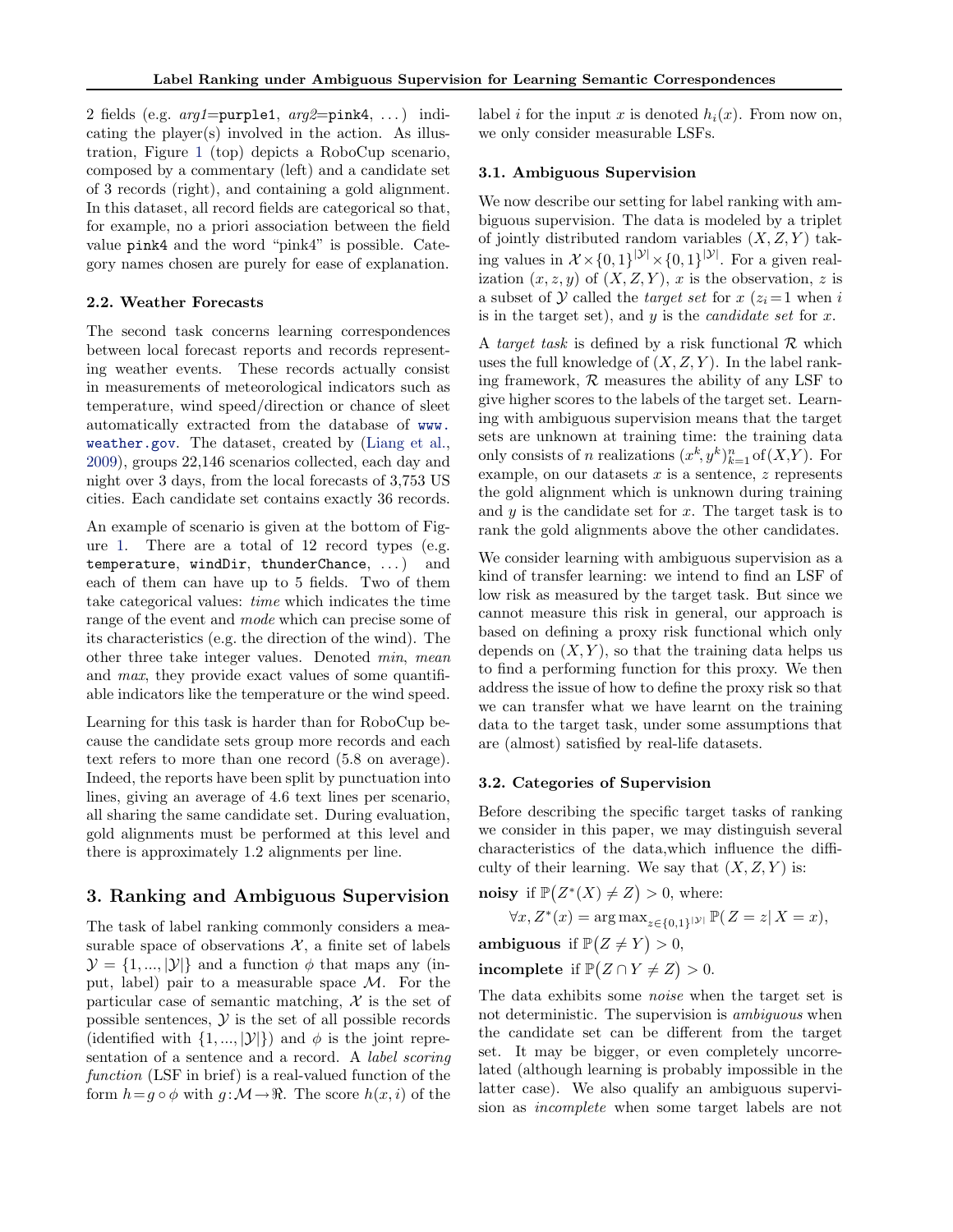<span id="page-3-0"></span>candidates or when the target set is empty while the candidate set is not. This occurs frequently in the RoboCup dataset as many training sentences have no gold alignment, but rarely in the Weather dataset. The latter is however very noisy: many lines (e.g. "Mostly cloudy") appear several times with different target sets (e.g. skycover( $time=6-21$ ,  $mode=25-50$ ) and  $skycover(time=17-30, mode=25-50)$ .

# 3.3. Target Tasks

In this paper, we consider the following target tasks:

Full Ranking This task is defined by the Full Ranking Risk  $\mathcal{R}^{\text{Full}}$ , which measures the ability of h to rank the target labels above all others:

$$
\mathcal{R}^{\text{Full}}(h) = \mathbb{E}\left[\ell^{\text{Full}}(h, X, Z)\right], \text{ with}
$$

$$
\ell^{\text{Full}}(h, x, z) = \frac{1}{P} \sum_{i \neq j} \mathbf{I}_{\{(z_i - z_j)\tilde{h}_{ij}(x) < 0\}} \tag{1}
$$

for all  $(x, z)$ , where  $P = |\mathcal{Y}|(|\mathcal{Y}|-1)$  is a normalization factor,  $I_{\{1\}}$  is the indicator function and  $\tilde{h}_{ij}(x) = sign(h_i(x)-h_j(x))$  with  $sign(t) = 2I_{\{t \geq 0\}} - 1.$ 

Candidate Set Ranking This task ignores the labels that are not in the candidate set, independently of whether they are target labels or not. The corresponding risk is defined as:

$$
\mathcal{R}^{\text{CSet}}(h) = \mathbb{E}\big[\ell^{\text{CSet}}(h, X, Z, Y)\big], \text{ with}
$$

$$
\ell^{\text{CSet}}(h, x, z, y) = \frac{1}{P} \sum_{i \neq j} \mathbf{I}_{\{y_i = y_j = 1\}} \mathbf{I}_{\{(z_i - z_j)\tilde{h}_{ij}(x) < 0\}}(2)
$$
for any  $(x, z, y)$ .

These risks correspond to standard pairwise ranking risks of label ranking (see e.g. [Har-Peled et al.,](#page-7-0) [2002\)](#page-7-0), up to the normalization factor  $P<sup>1</sup>$ . The Full Ranking Risk increases linearly with the number of pairs of (non-target, target) labels for which the relative ordering is incorrectly predicted. The Candidate Set Ranking Risk behaves the same way, but restricted to the labels of the candidate set. The difference between these two tasks is clarified by the following lemma:

**Lemma 1** Define, for all  $x, i$ ,

• 
$$
\eta_i^{\text{Full}}(x) = \mathbb{P}(Z_i = 1 | X = x),
$$

• 
$$
\eta_i^{\text{CSet}}(x) = \mathbb{P}(Z_i = 1 | Y_i = 1, X = x),
$$

and denote:

 $\mathcal{R}_{bayes}^{\text{Full}} = \mathcal{R}^{\text{Full}}(\eta^{\text{Full}})$  and  $\mathcal{R}_{bayes}^{\text{CSet}} = \mathcal{R}^{\text{CSet}}(\eta^{\text{CSet}}).$ Then, for any LSF h, we have:  $\mathcal{R}_{bayes}^{\text{Full}} \leq \mathcal{R}^{\text{Full}}(h)$ .

Besides, if for any labels i and j with  $i \neq j$ ,  $Z_i = 1$  is conditionally independent of  $Y_i$  given  $Y_i=1$  and X then:

$$
\mathcal{R}_{bayes}^{\text{CSet}} \leq \mathcal{R}^{\text{CSet}}(h) \quad \text{for any LSF } h.
$$

The proof of the lemma, as well as all other proofs, are given in supplementary material. The two target tasks are inherently different, as they have different optimal LSF in general. In the candidate set task, a label can be very rarely a target, whilst being topranked any time it appears. On the other hand, the full ranking setup only depends on the frequency of a label in the target set given x.

The conditional independence assumption used for Candidate Set Ranking is rather natural because it only requires that a candidate label is a target label independently of the appearance of the other labels. Notice that no assumption is made on how the candidates are selected, so they can be quite correlated.

# 4. Transfer of Performance

We now describe our approach to transfer label ranking with ambiguous supervision to our target tasks. In the absence of prior knowledge on the target task, and more precisely on the distribution of Z, we cannot expect more than learning to rank the labels i according to  $\mathbb{P}(Y_i = 1 | X = x)$ . By Lemma 1 (exchanging Z) with  $Y$ ) we could attempt to minimize the risk defined by  $\mathbb{E}[\ell^{\text{Full}}(h, X, Y)].$  However, minimizing the corresponding empirical risk on the whole training set can be inefficient when  $\mathcal Y$  is large (as illustration, for Weather,  $|\mathcal{X}| \approx 10^5$  lines and  $|\mathcal{Y}| \approx 10^6$  records).

## 4.1. Ranking Risk for Training

In this work, we thus consider the following alternative, which measures the ability of an LSF to rank the candidate labels higher than a *random sample* of  $\mathcal{Y}$ :

Proposition 2 For any LSF h, the Ambiguous Label Ranking Risk of h, denoted  $\mathcal{R}^{\text{Amb}}(h)$ , is defined by:

 $\mathcal{R}^{\text{Amb}}(h) = \mathbb{E}\left[\ell^{\text{Amb}}(h, X, Y^+, Y^-)\right]$ where  $Y^+$  and  $Y^-$  are  $\{0,1\}$ -valued r.v. defined by:  $Y^+=Y$  and  $\mathbb{P}(Y^-=1 | Y=y, X=x) = \mathbb{P}(Y^-=1) = \frac{s}{|Y|}$  $|\mathcal{Y}|$ 

and, for any  $x, y^+, y^-$ :

$$
\ell^{\text{Amb}}(h, x, y^+, y^-) = \frac{1}{P} \sum_{i, j: i \neq j} \mathbf{I}_{\{y_i^+=1\}} \mathbf{I}_{\{y_j^-=1\}} \mathbf{I}_{\{\tilde{h}_{ij}(x) < 0\}}
$$

<sup>&</sup>lt;sup>1</sup>In practice, the risks are normalized in order to be equal to 1 in the worst case. We use the same normalization factor  $P$  in all our definitions as it simplifies the notations and does not essentially change the results.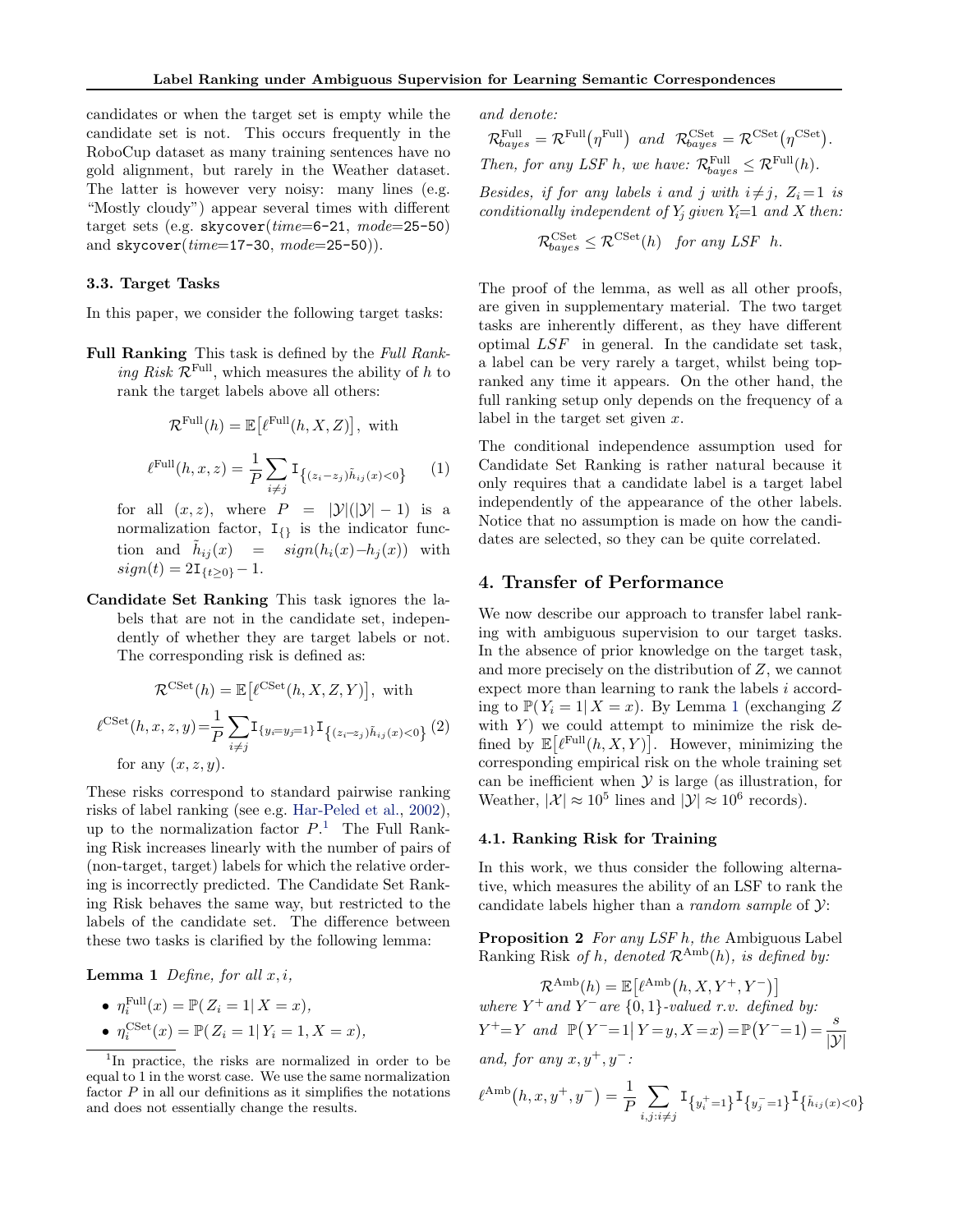<span id="page-4-0"></span>Then, denoting  $\eta_i^{\text{Amb}}(x) = \mathbb{P}(Y_i = 1 | X = x)$  we have, for any LSF h:

 $\mathcal{R}_{bayes}^{\text{Amb}} \leq \mathcal{R}^{\text{Amb}}(h)$  where  $\mathcal{R}_{bayes}^{\text{Amb}} = \mathcal{R}^{\text{Amb}}(\eta^{\text{Amb}})$ .

In the pointwise loss  $\ell^{\text{Amb}}(h, x, y^+, y^-)$ , y<sup>+</sup> corresponds to the candidate set for  $x$ , and  $y^-$ , called the negative set, is a random subsample of  $\mathcal Y$ . One way to create it is simply to randomly sample s labels of  $\mathcal Y$ without replacement, where s is called the size param*eter.* In practice, given the training data  $(x^k, y^k)_{k=1}^n$ , we create a random subsample  $y^{k,-}$  of size s for each  $k$ , and apply an existing algorithm for ranking. Note that nothing forbids a label to appear in both the candidate and the negative sets.

#### 4.2. Coherent Supervision and Task-Transfer

We now address the following issue: to what extent the performance of the function learnt by minimizing the (empirical) Ambiguous Label Ranking Risk is transferred to the target tasks? Such a task-transfer is bound to the following notion of coherence between the ambiguous supervision and an arbitrary LSF:

**Definition 1 (Coherence)** Denote  $\lfloor t \rfloor_+$  the positive part of t. The ambiguous supervision is coherent with the LSF  $\rho$  if there is  $\alpha > 0$  such that, for any  $x, i, j$ :

$$
\left[\eta_i^{\text{Amb}}(x) - \eta_j^{\text{Amb}}(x)\right]_+ \ge \alpha \left[\rho_i(x) - \rho_j(x)\right]_+.
$$

Thus,  $\eta^{\text{Amb}}$  is coherent with a LSF when it preserves the relative ordering of labels as well as the relative differences of scores. Our main result is that coherence with one of the Bayes-optimal LSF defined in Lemma [1](#page-3-0) implies that the ranking performance on the ambiguous task defined by Proposition [2](#page-3-0) is transferred to the corresponding target task:

# Theorem 3 (Coherence implies transfer)

If  $\eta^{\text{Amb}}$  is coherent with  $\eta^{\text{Full}}$ , then there is a constant  $\beta^{\text{Full}} > 0$  such that, for any LSF h, we have:

$$
\mathcal{R}^{\text{Amb}}(h) - \mathcal{R}^{\text{Amb}}_{bayes} \geq \beta^{\text{Full}}(\mathcal{R}^{\text{Full}}(h) - \mathcal{R}^{\text{Full}}_{bayes}).
$$

Moreover, under the conditional independence as-sumption of Lemma [1,](#page-3-0) if  $\eta^{\text{Amb}}$  is coherent with  $\eta^{\text{CSet}}$ , then there is  $\beta^{\text{CSet}} > 0$  such that for any LSF h:

$$
\mathcal{R}^{\mathrm{Amb}}(h) - \mathcal{R}^{\mathrm{Amb}}_{bayes} \geq \beta^{\mathrm{CSet}} \big( \mathcal{R}^{\mathrm{CSet}}(h) - \mathcal{R}^{\mathrm{CSet}}_{bayes} \big).
$$

The constants in the theorem increase with the value of  $\alpha$  of Definition 1 and decrease with the size parameter s of Proposition [2.](#page-3-0) Roughly speaking,  $\eta^{\text{Amb}}$  is coherent with  $\eta^{\text{Full}}$  when the most frequent candidate labels

are also the most frequent target labels and,  $\eta^{\text{Amb}}$  is coherent with  $\eta^{\text{CSet}}$  when the most frequent candidate labels are supposed to be top-ranked in the candidate sets they appear. In any case, when the supervision is coherent with a Bayes-optimal LSF of Lemma [1,](#page-3-0) there is a strong transfer of performance: an approximately optimal LSF for the ambiguous ranking risk is also approximately optimal for the target task. Let us now discuss our results on our applications.

RoboCup Sportscasting In this dataset, most sentences have a single possible target label. Thus, for a sentence x, there is a single  $i^*(x)$  such that  $\eta_{i^*(x)}^{\text{Full}}(x) > 0$ . It happens sometimes that  $\eta_{i^*(x)}^{\text{Full}}(x) \neq 1$ because the target set is empty rather often (the supervision is incomplete), but if  $i^*(x)$  is in the candidate set, we are sure it is also in the target set, so we have  $\eta_{i^*(x)}^{\text{CSet}}(x) = 1$ , and for any  $j \neq i^*(x)$ ,  $\eta_j^{\text{Full}}(x) =$  $\eta_j^{\text{CSet}}(x) = 0$ . Then, if there exists  $\epsilon > 0$  such that  $\eta_{i^*(x)}^{\text{Amb}}(x) > \eta_j^{\text{Amb}}(x) + \epsilon$  for all x and  $j \neq i^*(x)$ , by Definition 1,  $\eta^{\text{Amb}}$  is coherent with both  $\eta^{\text{Full}}$  and  $\eta^{\text{CSet}}$ . This assumption only requires the correct label to be the most frequent in the candidate sets, without any other constraint on the other labels. It is very likely to be verified in the dataset, so we should be able to learn a function performing for both the Full Ranking and the Candidates Set Ranking tasks.

Weather Forecasting As discussed in Section [3.2,](#page-2-0) the Weather dataset is rather noisy, meaning that  $\eta_j^{\text{Full}}(x) > 0$  for many labels j. However, given a sentence  $x$  and a candidate set  $y$ , a candidate label  $i$  is either correct or incorrect independent of the other labels, so  $\eta_i^{\text{CSet}}(x) = 0$  or  $\eta_i^{\text{CSet}}(x) = 1$ . Following the same reasoning as for RoboCup, to be coherent with  $\eta^{\text{CSet}}$ , it is sufficient for  $\eta^{\text{Amb}}$  that the labels i with  $\eta_i^{\text{CSet}}(x) = 1$  appear more frequently in the candidate sets of x than those with  $\eta_i^{\text{CSet}}(x) = 0$ . This is likely to be true because the records in the candidate sets are not totally correlated.

Related Work [Cour et al.](#page-7-0) [\(2009\)](#page-7-0) propose a proxy risk for multiclass classification under ambiguous supervision, and prove a result similar in essence to Theorem 3 for that case. We can notice two fundamental differences with our approach. First, the formulation of their result is strictly weaker, since they do not prove that the Bayes-optimal point of their proxy risk is also Bayes-optimal for their target risk, even under strong assumptions similar to our notion of coherence. Secondly, their framework for ambiguous supervision does not treat the case of incomplete supervision.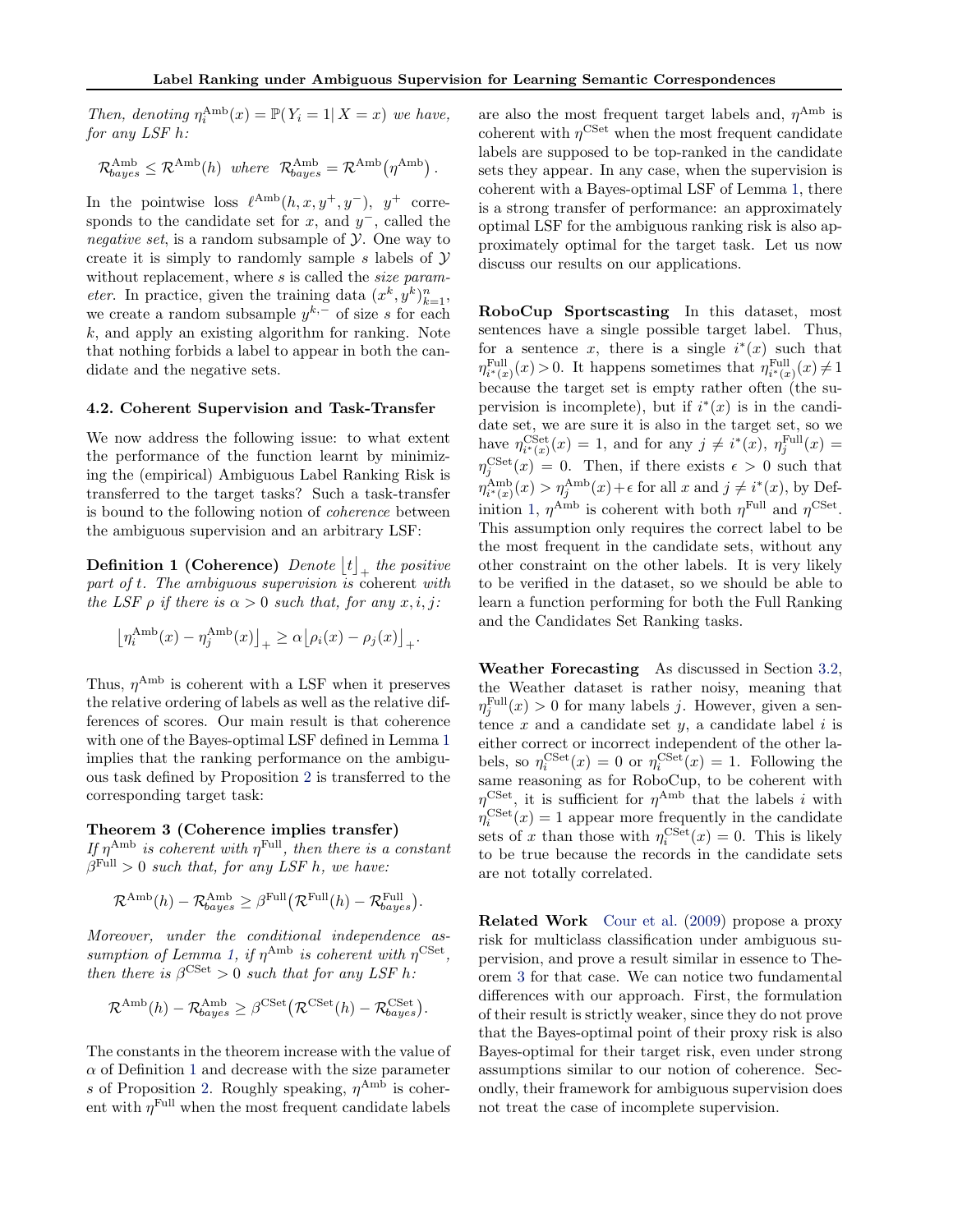# <span id="page-5-0"></span>5. Practical Ranking Setup

To be more concrete, we now describe how we employed ranking to learn semantic correspondences.

#### 5.1. Learning Model

The training data is a set of pairs  $(x^k, y^k)_{k=1}^n$ . On RoboCup,  $x^k$  is a sentence and  $y^k$  the candidate set. On the Weather dataset,  $x^k$  is a line, and  $y^k$  is the candidate set associated to the line's scenario. On the latter dataset, the candidate sets have many uninformative records<sup>2</sup> which are constantly expressed while never correct. As they artificially introduce ambiguity, we discard them from both the training and test sets.

To apply Proposition [2,](#page-3-0) we define, for each  $k, y^{k, +} = y^k$ , and create the negative set  $y^{k,-}$  by sampling a number  $s.n_k$  of random records (without replacement) among all the records present in the data, with  $n_k = |y^k|$ . The hyperparameter s is actually employed as a multiplicative factor of the size of the candidate set. Given a joint feature function  $\phi$  (discussed below) of (text, record) pairs, we learn a linear LSF with a regularized convex relaxation of the empirical risk corresponding to  $\mathcal{R}^{\text{Amb}}$  similar to SVM<sup>rank</sup> [\(Joachims,](#page-7-0) [2006\)](#page-7-0):<sup>3</sup>

$$
\min_{w} \frac{1}{2} ||w||^2 + \sum_{k=1}^{n} \frac{C}{sn_k^2} \sum_{\substack{i:y_i^{k,+}=1 \\ j:y_j^{k,-}=1}} \left[1 - \langle w, \phi(x^k, i) - \phi(x^k, j) \rangle \right]_+
$$

In the experimental section, we refer to this learning model as the ARank algorithm.

#### 5.2. Feature Representations

We use slightly different feature systems to encode the texts and records of each task in the function  $\phi$ .

RoboCup Sportscasting For this dataset, each commentary  $x \in \mathcal{X}$  is encoded using a binary vector based on a bag of its words, bigrams and trigrams. Similarly, each record is characterized by a binary vector indicating its type and its different categorical field values. The joint representation  $\phi(x, y)$  of a sentence  $x$  and a record  $y$  is then obtained by performing an outer product of their respective encoding vectors.

Weather Forecasting We also employ bag of word representations (including bigrams and trigrams) for the sentences, and binary ones for the records. However, some extra-characteristics must be added. First,

|                            | ROBOCUP     | <b>WEATHER</b> |
|----------------------------|-------------|----------------|
| Scenarios                  | 1,872       | 2,2146         |
| Records (per scenario)     | 2.4         | 36.0           |
| Gold align. (per scenario) | 0.8         | 5.8            |
| Negative set size: $s$     | $\times 50$ | $\times 1$     |
| SVM regularizer: $C$       | $10^{-2}$   | $10^{-5}$      |

special care must be taken with the integer valued record fields. Following [\(Liang et al.,](#page-7-0) [2009\)](#page-7-0), we incorporate to  $\phi$ , features that express the crucial information of whether a word m matches the value of a record field (e.g. in the example of Figure [1,](#page-1-0) the number 51 corresponds to a word of the  $3^{rd}$  line and a field of the temperature record). We also consider cases where an approximation of the record value might be used in the text, in place of the exact one. So we check for  $m, m$ rounded to 5 (up/low),  $m+/-1$  and  $m+/-2$ . Then, we add an extra-feature indicating whether the time field value of a record corresponds to the majority value of the candidate records of  $y^{k,+}$ .

#### 5.3. Prediction Strategies

In the next section, we evaluate our model with a ranking measure similar to Candidate Set Ranking loss. However, we also have to set up a prediction process in order to compare its performances with previous works using a precision/recall measure. For a given scenario, a prediction consists in returning the target set. As our algorithm cannot directly determine the number of records to pick out, we used post-processing heuristics. On the RoboCup dataset, we have to detect when the target set is empty, and for the Weather one, we need to predict its size (1 or 2).

In Section [4.2](#page-4-0) it is explained that, for a RoboCup scenario, a single record is correct and if it is not a candidate, then the target set is empty. Since we can learn the Full Ranking for this task, we use the following decision rule: for a given scenario, we rank a random subset of  $\mathcal Y$  (mixing the *n* candidates and *s.n* negative records). We return the top-ranked record if it belongs to the candidate set, and the empty set otherwise.

For the Weather dataset, a sentence can have different target records depending on its candidate set so we must use another decision rule. We propose these two simple heuristics. For every scenario, (1) we rank among the candidate set only and always return the top-ranked element, (2) if this record is wind-related (i.e. with the type windSpeed, windDir or windChill), we also return the second element.

<sup>&</sup>lt;sup>2</sup>The records with only *time* and *mode*= $-$ - arguments.

<sup>3</sup>One may note that in Proposition [2,](#page-3-0) the normalization factor and the negative set size are constant, while they may vary. It is a matter of implementation, with no real influence as these values are close to their means. Likewise, the mean of  $sn_k^2$  is not P, but it only changes the C scale.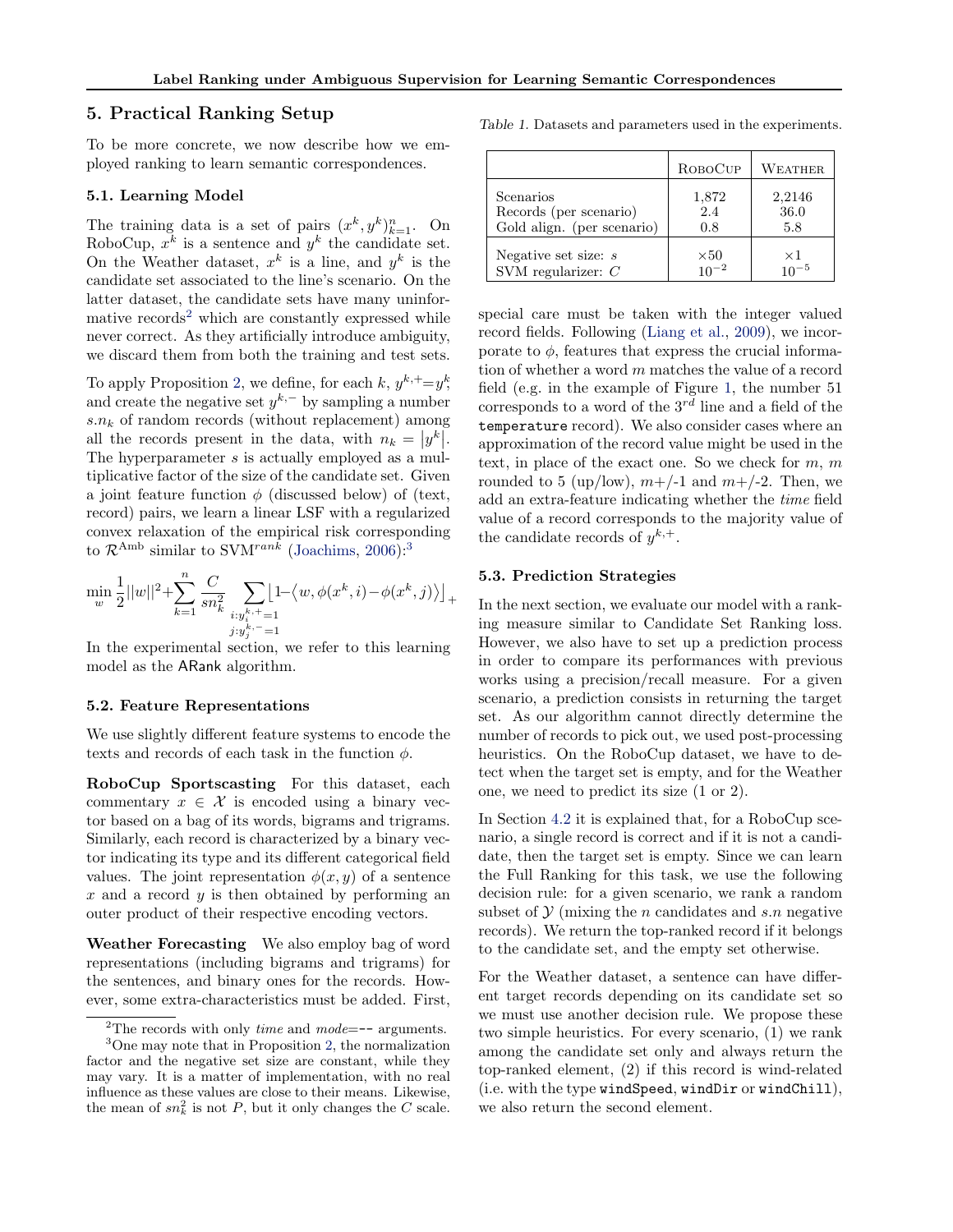| MODEL.          | ROBOCUP | WEATHER. |
|-----------------|---------|----------|
| Random Baseline | 59.0    | 9.6      |
| ARank           | 91.9    | 75.7     |

<span id="page-6-0"></span>Table 2. Top-k ranking accuracies on both datasets. Results (in %) obtained by 4-fold cross-validations.

# 6. Experiments

In this section, we evaluate our ranking formulation, ARank, and compare it to two reference models for the tasks presented in Section [2.](#page-1-0)



Figure 2. Hyperparameter influence. The y-axis displays the  $F_1$  score of ARank on RoboCup. The x-axis (in log-scale) covers several values for C. Each curve represents a different size of the negative set, ranging from a size equal to the positive one  $(\times 1)$  to 70 times larger  $(\times 70)$ .

Figure 2 displays the performances of ARank on RoboCup for different values of  $C$  and  $s$  that clearly indicates that hyperparameters have a non-trivial influence. However, the way to set them for ambiguously supervised systems is an open issue at the moment, because one cannot conduct any direct evaluation without using gold alignments. As this paper mainly targets to introduce our ranking approach, we leave this question for future work. We did not perform any exhaustive search but tried several reasonable values:  $10^{-5}$ ,  $10^{-4}$ ,  $10^{-3}$ ,  $10^{-2}$ ,  $10^{-1}$  for C and 1, 10, 50 for s. 4 In the following we present the results we obtained with the values listed in Table [1](#page-5-0) (we kept the same value for all experiments concerning a dataset).

## 6.1. Ranking Evaluation

We first assess the ability of ARank to discover the hidden ranking within the candidate set. Splitting

Table 3.  $F_1$  scores on RoboCup obtained by 4-fold cross-validation as defined in [\(Chen & Mooney,](#page-7-0) [2008\)](#page-7-0).

| <b>MODEL</b>         | $F_1$ |
|----------------------|-------|
| Random Baseline      | 48.0  |
| Krisper              | 67.0  |
| (Liang et al., 2009) | 75.7  |
| ARank                | 83.0  |

both datasets in four, our model is evaluated by crossvalidation<sup>5</sup> using a ranking metric: the *top-k accuracy*. For a given scenario, if  $k$  alignments must be predicted, we measure the proportion of these belonging to the top k elements of the list returned by the algorithm, and average that for all testing scenarios. The results displayed in Table 2, clearly indicate that ARank actually learns to correctly rank the candidates, even for a complex task like weather forecasting for which the random baseline is very low.

#### 6.2. Alignment Comparison

In the literature, the standard evaluation metric for semantic matching is a  $F_1$  score based on the number of actual gold alignments detected among the predictions. In this section, we use it to compare the predictions performed by ARank using the strategies defined in Section [5.3](#page-5-0) to those of two state-of-the-art methods.

Baselines The first one is Krisper [\(Kate & Mooney,](#page-7-0) [2007\)](#page-7-0) which obtained the best results on RoboCup in [\(Chen & Mooney,](#page-7-0) [2008\)](#page-7-0). This algorithm works by repeatedly building noisy, unambiguous datasets from the ambiguous one, and training a parser designed for unambiguous supervision only. Recently, [Liang et al.](#page-7-0) [\(2009\)](#page-7-0) proposed a hierarchical hidden semi-Markov model for learning under ambiguous supervision directly. Their generative approach models the correspondences between text and records using latent variables and is trained with a sophisticated 3-stages process based on EM. They achieve the best current performances on both RoboCup and Weather.

Results In Table 3, we provide cross-validation scores on RoboCup. They express that ARank, despite its simple prediction strategy, attains strong performance behavior and outperforms both baselines, thanks to the good quality of the learnt ranking function. On the Weather data, ARank reaches a  $F_1$ score of 76.4 in cross-validation but there is no cross-

<sup>&</sup>lt;sup>4</sup>We also used  $s = 20$  and  $s = 70$  to draw Figure 2.

<sup>&</sup>lt;sup>5</sup>We used the split of [\(Chen & Mooney,](#page-7-0) [2008\)](#page-7-0) for RoboCup and a random one for Weather.